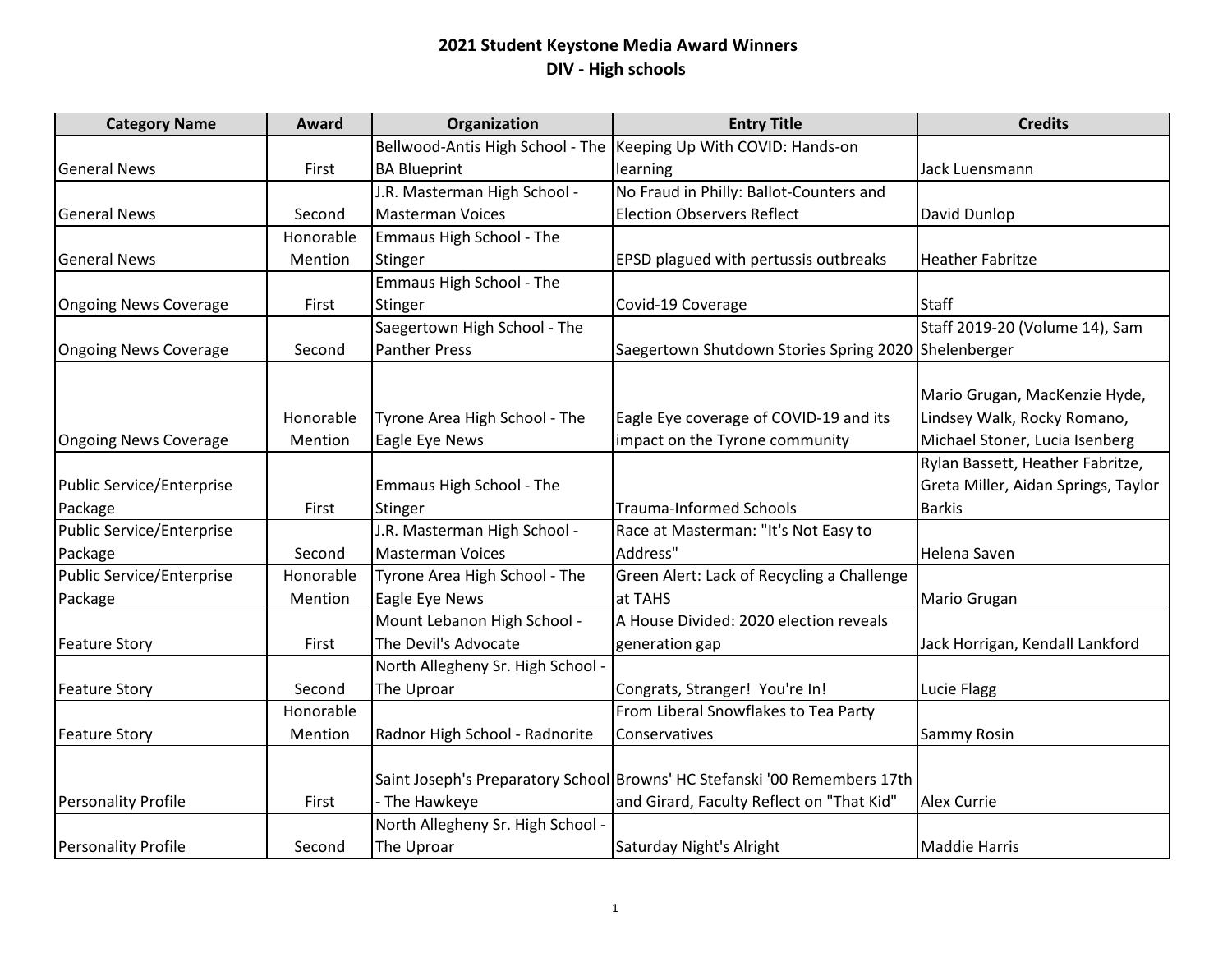| <b>Category Name</b>       | Award     | Organization                      | <b>Entry Title</b>                                                     | <b>Credits</b>                  |
|----------------------------|-----------|-----------------------------------|------------------------------------------------------------------------|---------------------------------|
|                            | Honorable | Tyrone Area High School - The     | Ending the Stigma: PSU Junior Raises                                   |                                 |
| <b>Personality Profile</b> | Mention   | Eagle Eye News                    | <b>Awareness of Eating Disorders</b>                                   | <b>Ebonee Rice</b>              |
|                            |           | Spring-Ford Area High School -    |                                                                        |                                 |
| <b>Sports Story</b>        | First     | Rampage                           | Examining tough questions facing PIAA                                  | Matt Dunne                      |
|                            |           | Emmaus High School - The          |                                                                        |                                 |
| <b>Sports Story</b>        | Second    | <b>Stinger</b>                    | Female student shines on wrestling team                                | <b>Greta Miller</b>             |
|                            | Honorable | Emmaus High School - The          | Turf Burn: Grass field replaced, track                                 | Kristen Heilenman, Joey Draper, |
| <b>Sports Story</b>        | Mention   | Stinger                           | resurfaced                                                             | <b>Aidan Springs</b>            |
|                            |           |                                   |                                                                        |                                 |
|                            |           |                                   | Blowing Up The Kremlin Among Series of                                 |                                 |
|                            |           |                                   | Inventive Tasks on This Year's AP Exams;                               |                                 |
|                            |           |                                   | <b>RTSD Refuses to Change Mascot Until</b>                             |                                 |
|                            |           |                                   | They Have Unanimous Support from                                       |                                 |
|                            |           |                                   | Wealthy Caucasian Main Line Citizens; ISIS                             |                                 |
|                            |           |                                   | Relegated to Second-Rate Extremist Group                               |                                 |
| Editorial                  | First     | Radnor High School - Radnorite    | Thanks to US Domestic Terrorists                                       | <b>Andrew Rosin</b>             |
|                            |           | North Allegheny Sr. High School - | Stuck in the Middle with You; More than a                              |                                 |
| Column                     | First     | The Uproar                        | score; Democracy and Idolatry                                          | Sally Cho                       |
|                            |           |                                   | To First-Generation Americans: It's Time                               |                                 |
|                            |           | North Allegheny Sr. High School - | We Live For Ourselves; The Case for the                                |                                 |
| Column                     | Second    | The Uproar                        | ACA; Not the Time to Slow Down                                         | Michelle Hwang                  |
|                            |           |                                   |                                                                        |                                 |
|                            | Honorable | North Allegheny Sr. High School - | "A" for Effort; Look Out the Window; The                               |                                 |
| Column                     | Mention   | The Uproar                        | Outrageous Hypocrisy of School Closures                                | Kristen Kinzler                 |
|                            |           | <b>Emmaus High School - The</b>   | Bruce Springsteen delivers solid "Letter To                            |                                 |
| Review                     | First     | Stinger                           | You"                                                                   | Jacob Welsko                    |
|                            |           | Emmaus High School - The          | "Mank" gives modern audiences a new                                    |                                 |
| <b>Review</b>              | Second    | Stinger                           | perspective of old Hollywood                                           | <b>Thomas Hartill</b>           |
|                            | Honorable |                                   | Malvern Preparatory School - The Movie Review: "Star Wars: The Rise of |                                 |
| Review                     | Mention   | Friar's Lantern                   | Skywalker"                                                             | Gavin Sidhu                     |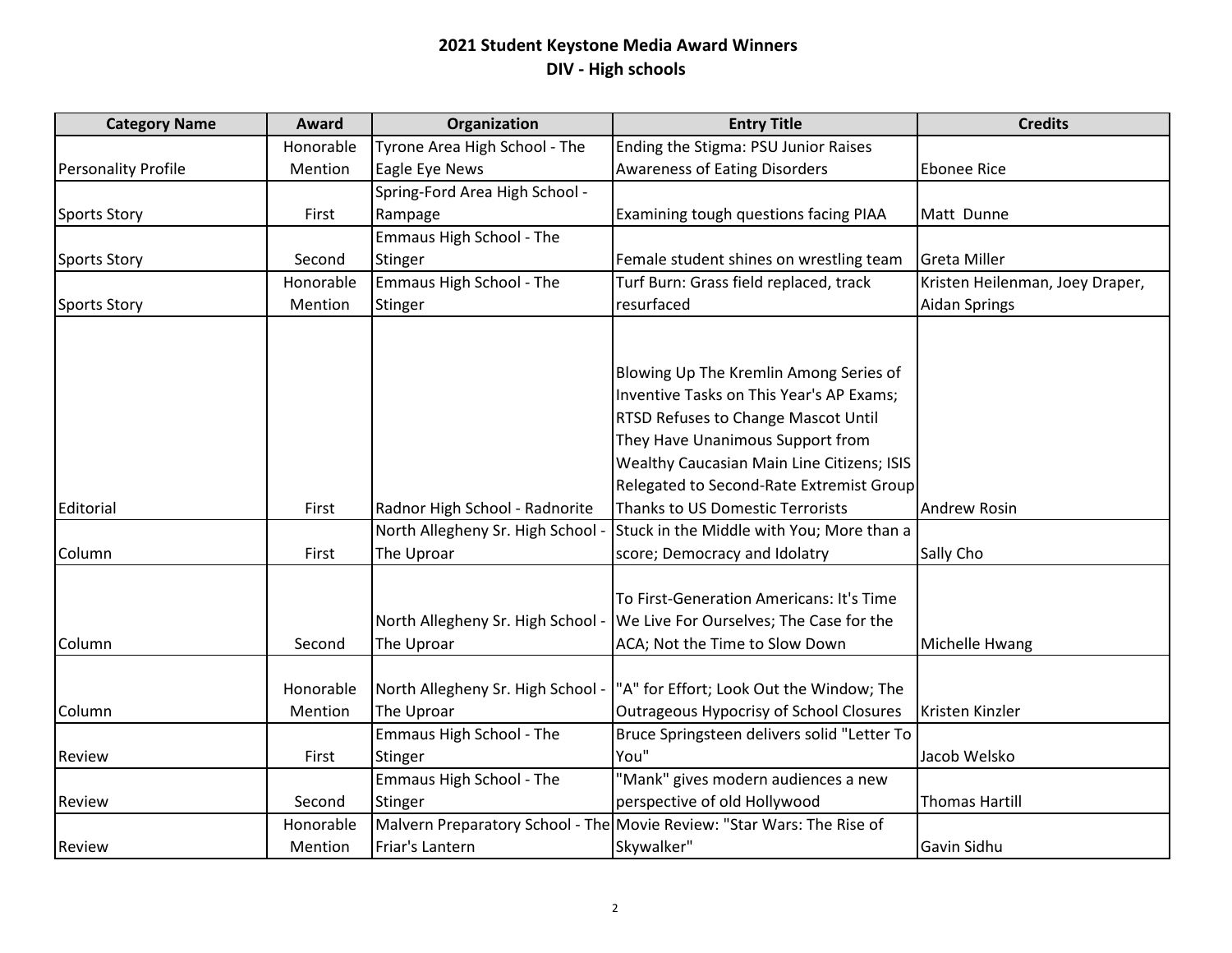| <b>Category Name</b>         | Award     | Organization                    | <b>Entry Title</b>                         | <b>Credits</b>                     |
|------------------------------|-----------|---------------------------------|--------------------------------------------|------------------------------------|
|                              |           |                                 | Covid related food insecurity in the       |                                    |
|                              |           |                                 | community; Covid related psychological     |                                    |
|                              |           |                                 | effects on people; send-off to seniors     |                                    |
|                              |           | Emmaus High School - The        | during Covid in lieu of traditional senior |                                    |
| Cartoon/Graphic Illustration | First     | Stinger                         | issue                                      | Nate Garcia                        |
|                              |           | Northern Lehigh High School -   | Task Force Bulldog; Strange Times at NL    |                                    |
| Cartoon/Graphic Illustration | Second    | The Slate                       | High                                       | Chase Jones                        |
|                              | Honorable | The Baldwin School - The        |                                            |                                    |
| Cartoon/Graphic Illustration | Mention   | <b>Hourglass</b>                | The Magic of Stories                       | Sophie Cai                         |
|                              |           |                                 | Tyrone's Damon Gripp makes a catch over    |                                    |
|                              |           |                                 | Penn Cambria's Zach Broad in Tyrone's 20-  |                                    |
|                              |           |                                 | 14 win. Gripp was the player of the game   |                                    |
|                              |           | Tyrone Area High School - The   | with 10 catches for 233 yards and a        |                                    |
| <b>Sports Photo</b>          | First     | Eagle Eye News                  | touchdown                                  | Lucia Isenberg                     |
|                              |           |                                 | Captain Maddie Brown shoots as girls       |                                    |
|                              |           | Emmaus High School - The        | soccer wins in shut-out against Allen,     |                                    |
| Sports Photo                 | Second    | Stinger                         | taking team to 4-0                         | <b>Bethany Brown</b>               |
|                              | Honorable | Conestoga High School - The     | Girls Volleyball adapts to pandemic        |                                    |
| Sports Photo                 | Mention   | Spoke                           | conditions                                 | Abby Bagby                         |
|                              |           | <b>Emmaus High School - The</b> |                                            |                                    |
| <b>Feature Photo</b>         | First     | Stinger                         | <b>Whooping Cough</b>                      | Emma Brashear                      |
|                              |           | Northern Lehigh High School -   |                                            |                                    |
| <b>Feature Photo</b>         | Second    | The Slate                       | 'Distanced' Learning                       | Breanna Hoppes                     |
|                              |           | Emmaus High School - The        |                                            |                                    |
| <b>News Photo</b>            | First     | Stinger                         | Black Lives supporter smudges with sage    | <b>Alice Adams</b>                 |
|                              |           | Conestoga High School - The     | Polarization sweeps through Stoga student  |                                    |
| <b>News Photo</b>            | Second    | Spoke                           | body                                       | Ananya Kulkarni                    |
|                              |           | Cranberry High School -         |                                            |                                    |
| <b>Photo Story</b>           | First     | <b>Cranberry Chronicles</b>     | <b>Sensational Swimmers</b>                | Ava Fischer                        |
|                              |           |                                 | Back to Baldwin: Photographers explore     | Jaclyn Dichter, Sophia Ran, Trisha |
|                              |           | The Baldwin School - The        | what it means to be back at school during  | Yun, Elina Emami, Melody Hao,      |
| <b>Photo Story</b>           | Second    | Hourglass                       | a pandemic                                 | Stephanie Hulme                    |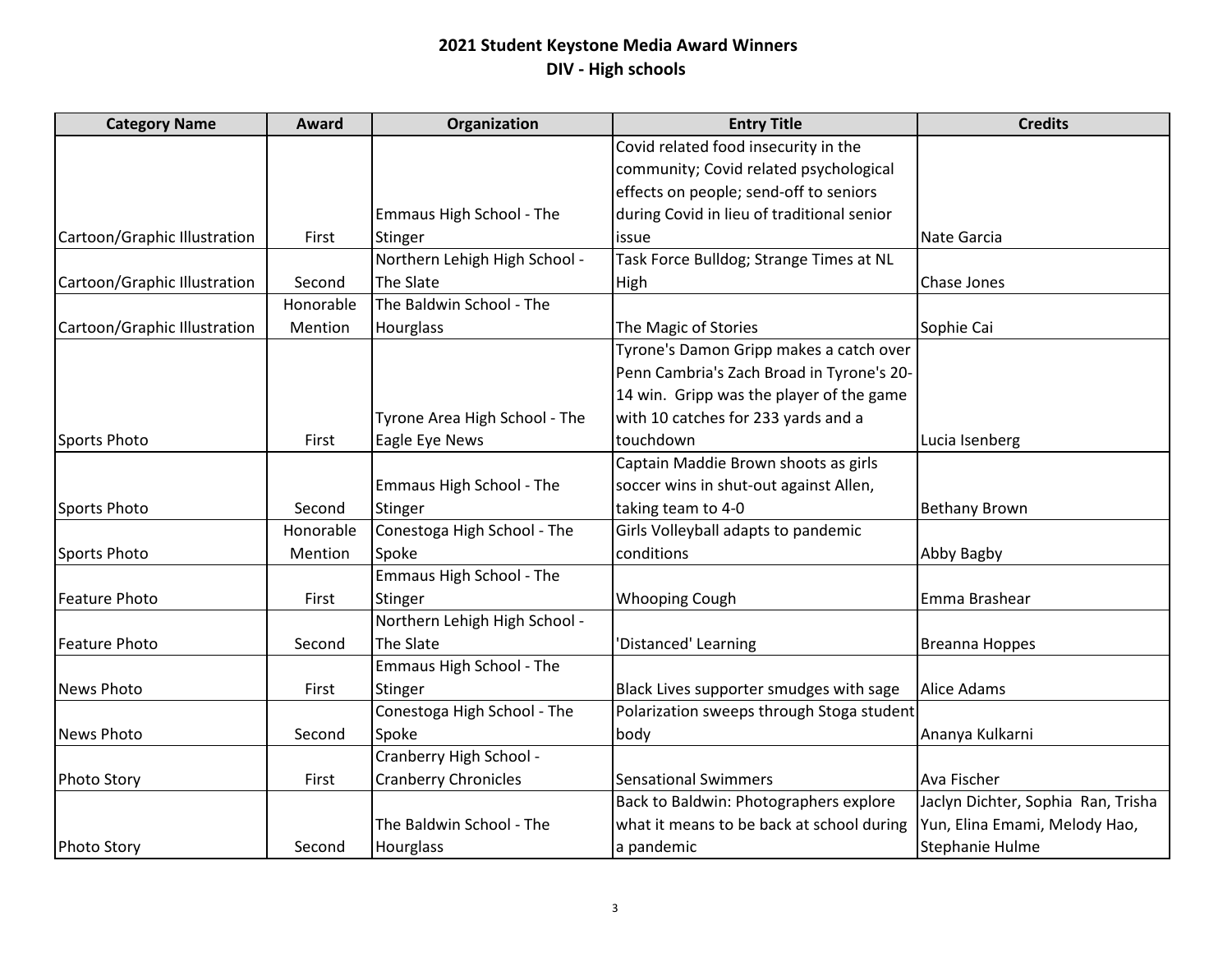| <b>Category Name</b> | Award     | Organization                      | <b>Entry Title</b>                          | <b>Credits</b>                      |
|----------------------|-----------|-----------------------------------|---------------------------------------------|-------------------------------------|
|                      | Honorable | Emmaus High School - The          |                                             |                                     |
| <b>Photo Story</b>   | Mention   | <b>Stinger</b>                    | <b>Black Lives Matter Bethlehem Protest</b> | <b>Meliha Anthony</b>               |
|                      |           | Malvern Preparatory School - The  |                                             |                                     |
| Layout and Design    | First     | Friar's Lantern                   | College Map 2020                            | Ian Lebano                          |
|                      |           |                                   |                                             |                                     |
|                      |           | Northern Lehigh High School -     | Urine' for a treat; We. Are. Woman.;        | Christopher Barnes, Ava Rosario,    |
| Layout and Design    | Second    | The Slate                         | When Earth went viral                       | Breanna Hoppes, Brittney Diehl      |
|                      | Honorable | Freedom High School, Freedom -    | 100 Issues (2008-2020) From Labor of        |                                     |
| Layout and Design    | Mention   | <b>FHS Press</b>                  | Love to Lasting Legacy                      | Cade Skuse, Baylee Stewart          |
|                      |           |                                   |                                             |                                     |
|                      |           |                                   |                                             | Sarah Jackson, MacKenzie Hyde,      |
|                      |           | Tyrone Area High School - The     |                                             | Mario Grugan, Lucia Isenberg,       |
| Website              | First     | Eagle Eye News                    | tyroneeagleeyenews.com                      | Kelton Raabe, Dean Grassi           |
|                      |           |                                   |                                             |                                     |
|                      |           |                                   |                                             | Jacob Bollinger, Haley Campbell,    |
|                      |           | Bellwood-Antis High School - The  |                                             | Caroline Nagle, Joe Dorminy,        |
| Website              | Second    | <b>BA Blueprint</b>               | thebablueprint.com                          | Aaron Laird, Owen Shedlock          |
|                      | Honorable | North Allegheny Sr. High School - |                                             | Lucie Flagg, Kristen Kinzler, Julia |
| Website              | Mention   | The Uproar                        | nashuproar.org                              | Poppa                               |
|                      |           |                                   |                                             |                                     |
|                      |           | Tyrone Area High School - The     | Welcome Home: Tyrone Soldier Surprises      | Reagan Wood, Cody Harpster,         |
| Video Story          | First     | Eagle Eye News                    | Sister After 10 Month Deployment            | Nathan Walk                         |
|                      |           | Tyrone Area High School - The     | Dear Seniors: An Open Letter to the Class   |                                     |
| Video Story          | Second    | Eagle Eye News                    | of 2020                                     | <b>Brent McNeel</b>                 |
|                      | Honorable | Saegertown High School - The      |                                             | Sam Shelenberger, Brennen           |
| Video Story          | Mention   | Panther Press                     | Saegertown Student Parade                   | McWright                            |
|                      |           | The Baldwin School - The          |                                             |                                     |
| Podcast              | First     | Hourglass                         | The INTJ; Flow State                        | <b>Elise Kait</b>                   |
|                      |           | Red Lion Area High School - The   | The Leonid Podcast: Mental Health           |                                     |
| Podcast              | Second    | Leonid                            | Episodes                                    | Shana Carey                         |
|                      | Honorable | Bellwood-Antis High School - The  |                                             | Haley Campbell, Caroline            |
| Podcast              | Mention   | <b>BA Blueprint</b>               | Saved by the Bell Podcast                   | Showalter                           |